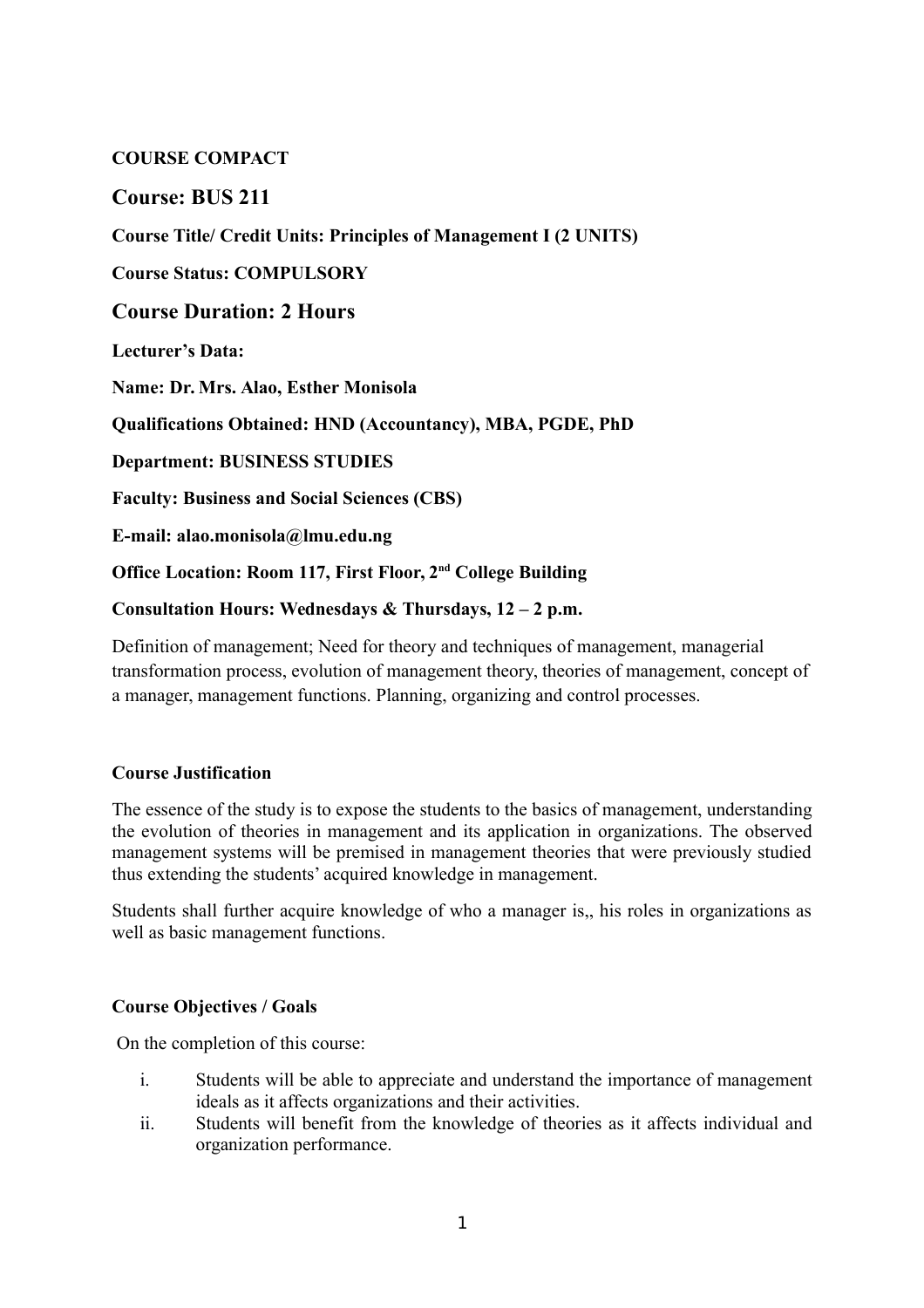iii. Students will be able to appreciate and apply the basics of management in future endeavour.

#### **Course Outline**

- Weeks 1 Introduction to, and meaning of management.
- Week 2 The Need for Theory and techniques of Management
- Week 3 The Managerial Transformation Process
- Week 4 Evolution of Management Theory
- Weeks 5-7 The Theories of Management --- Principles of Administration

--- Scientific Theory of Management

--- Human Relations Approach

- Week 8 The Concept of a Manager
- Week 9 Mid- Semester Examination
- Weeks10-11 Management functions.
- Weeks12-13 Planning, Organizing and Control Functions
- Week 14 Class Presentations & Revision

### **Structure of Programme / Method of Grading**

Structure of programme based on course outline and Landmark University grading method

| <b>Total</b>                              | $--- 100\%$              |
|-------------------------------------------|--------------------------|
| Examination (EX)                          | $--- 70\%$               |
| Students' Presentations $\sim$ ----- 10 % |                          |
|                                           | Assignment ------ $10\%$ |
| Continuous Assessment $(CA)$ – Test       | $--- 10\%$               |

#### **Lecture Delivery Strategies:**

 Interactive Discussion Classes Tutorials/Students Presentations Use of Audio Visuals on management Use of Projector